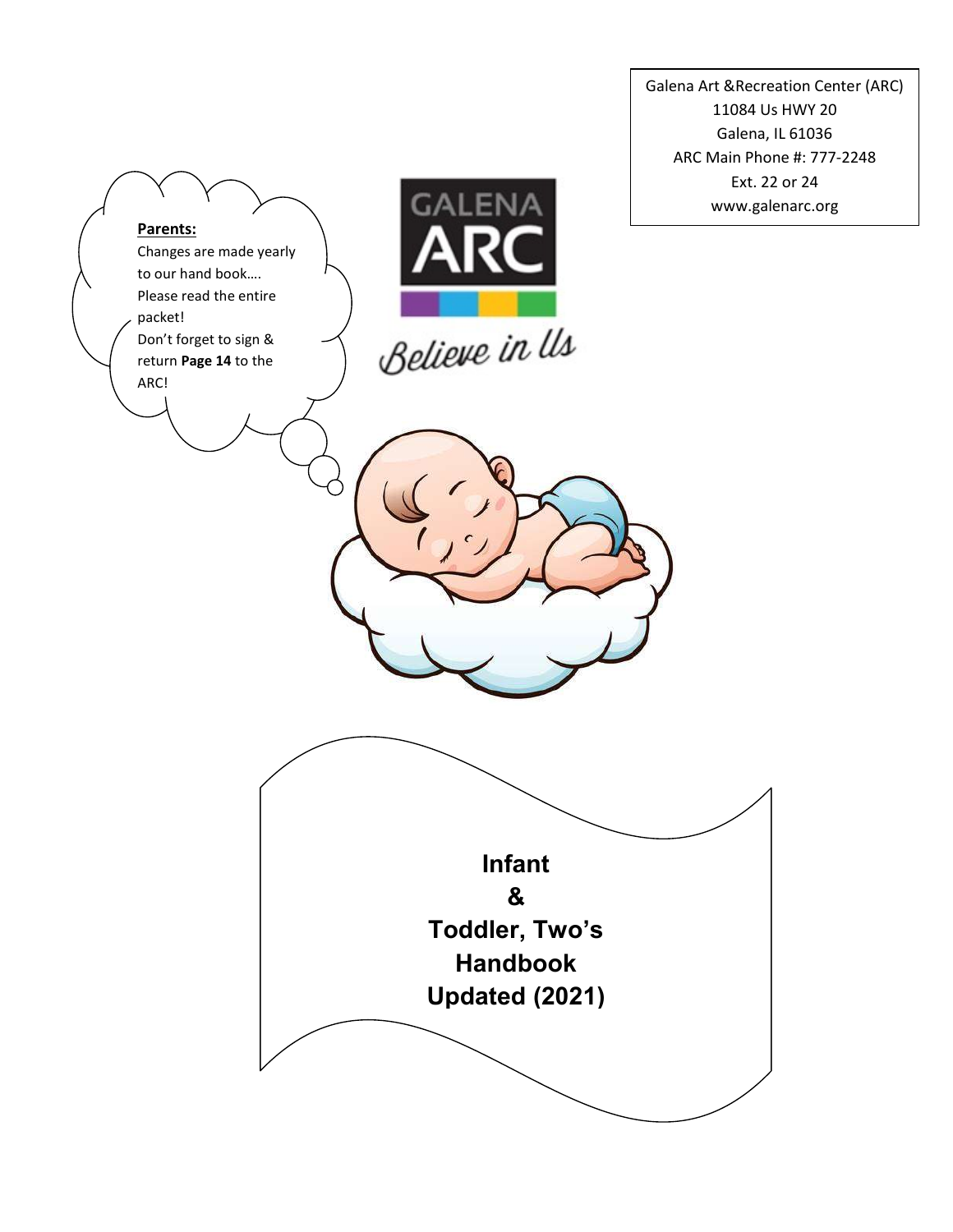# Galena ARC Mission Statement

To promote individual independence and cooperation. To develop community cooperation in programs and activities which further arts/crafts in childcare, sports, and recreation for all ages. To create a friendly, respectful social environment based on self esteem, discipline, fairness, equality and responsibility; collectively for the health, safety and welfare for all including family persons, groups and visitors

# Galena ARC Goals

To provide a warm and nurturing atmosphere in a safe setting. To help with the children establish respect for people, equipment and materials.

To provide an opportunity for the children to develop large motor skills and coordination through physical activity and play time.

To provide an opportunity for the child to become independent and responsible through self-directed and individualized activities.

To develop caring and sharing partnership with all parents.

Communication is provided through newsletters, daily report forms, daily conversations, and parent teacher conferences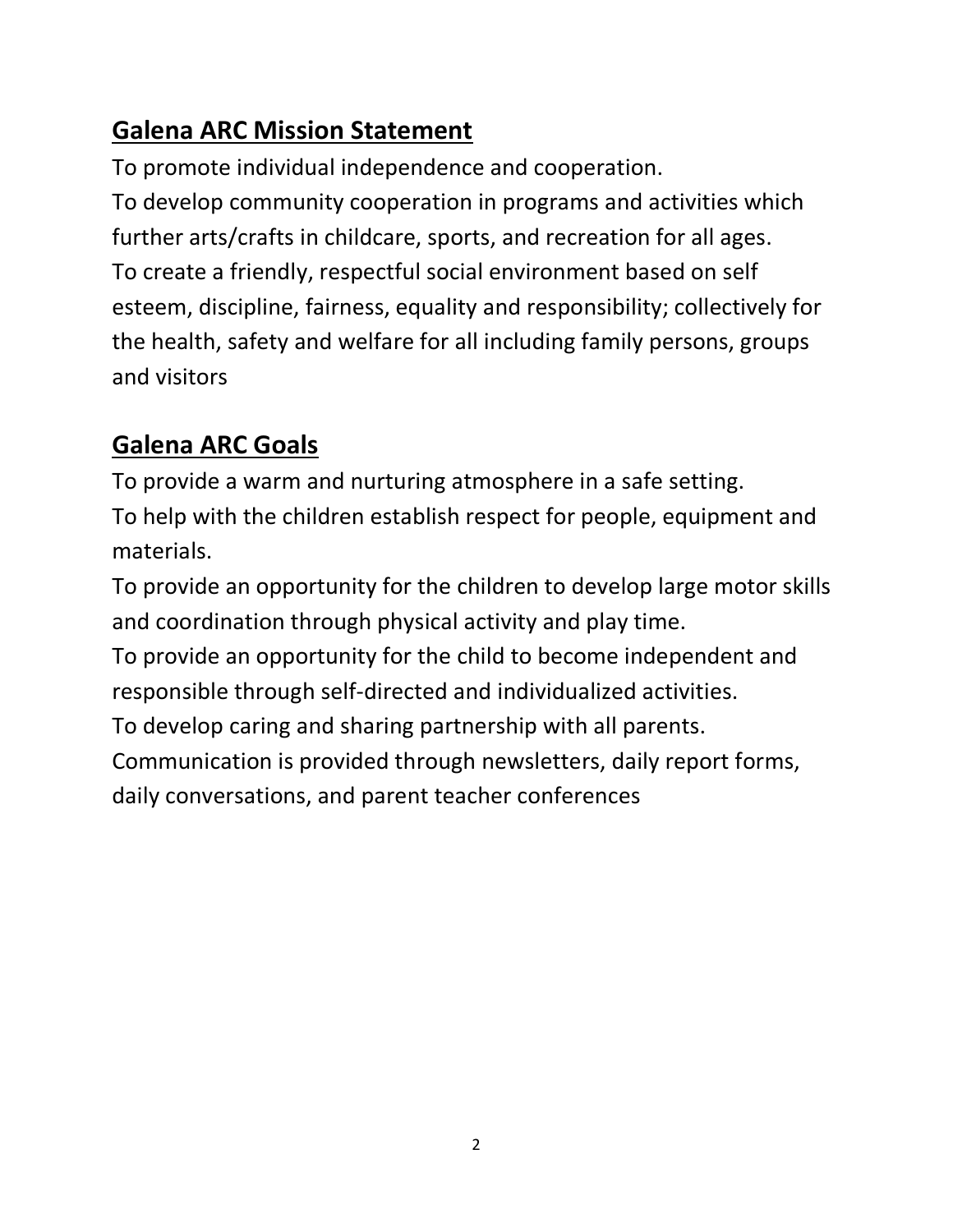# Prices:

| Age             | Days (Full time) | <b>Price a Week</b> |
|-----------------|------------------|---------------------|
| <b>Infants</b>  | 5 Days           | \$190               |
| (6weeks-13      |                  |                     |
| months)         |                  |                     |
| <b>Toddlers</b> | 5 Days           | \$190               |
| Two's           | 5 Days           | \$190               |

# Program Enrollment Policies

- 1. A physician's report of immunizations that will be attached to the back of hand book, a TB skin test, Lead screen, depending on age of child chicken pox (or waiver from a physician that the TB test and/or Lead screen are not necessary) and a medical exam must be on file for each child enrolled, prior to child attending. A parent may request that immunizations, physical examinations and/or medical treatment be waived on religious grounds. A request for such a waiver shall be in writing, signed by the parent.
- 2. DCFS paperwork consisting of: Application/Record of child information, Verification of receipt of licensing standards, copy of the child birth certificate, & consents to day care providers must be completed prior to child attending.
- 3. A receipt of handbook must be completed prior to child attending.
- 4. Family accounts must be in good standing with the ARC before enrollment in program.
- 5. Parents must attend a mandatory Parent meeting before start date.

# Enrollment policy for students with special needs:

The Galena Art & Recreation Center may use the following criteria to enroll students on a trial basis to determine if the program can fully meet the student's needs. The center will not use eligibility criteria which screens out children with special needs, and will make reasonable modifications in policies, practices and procedures to accommodate all children.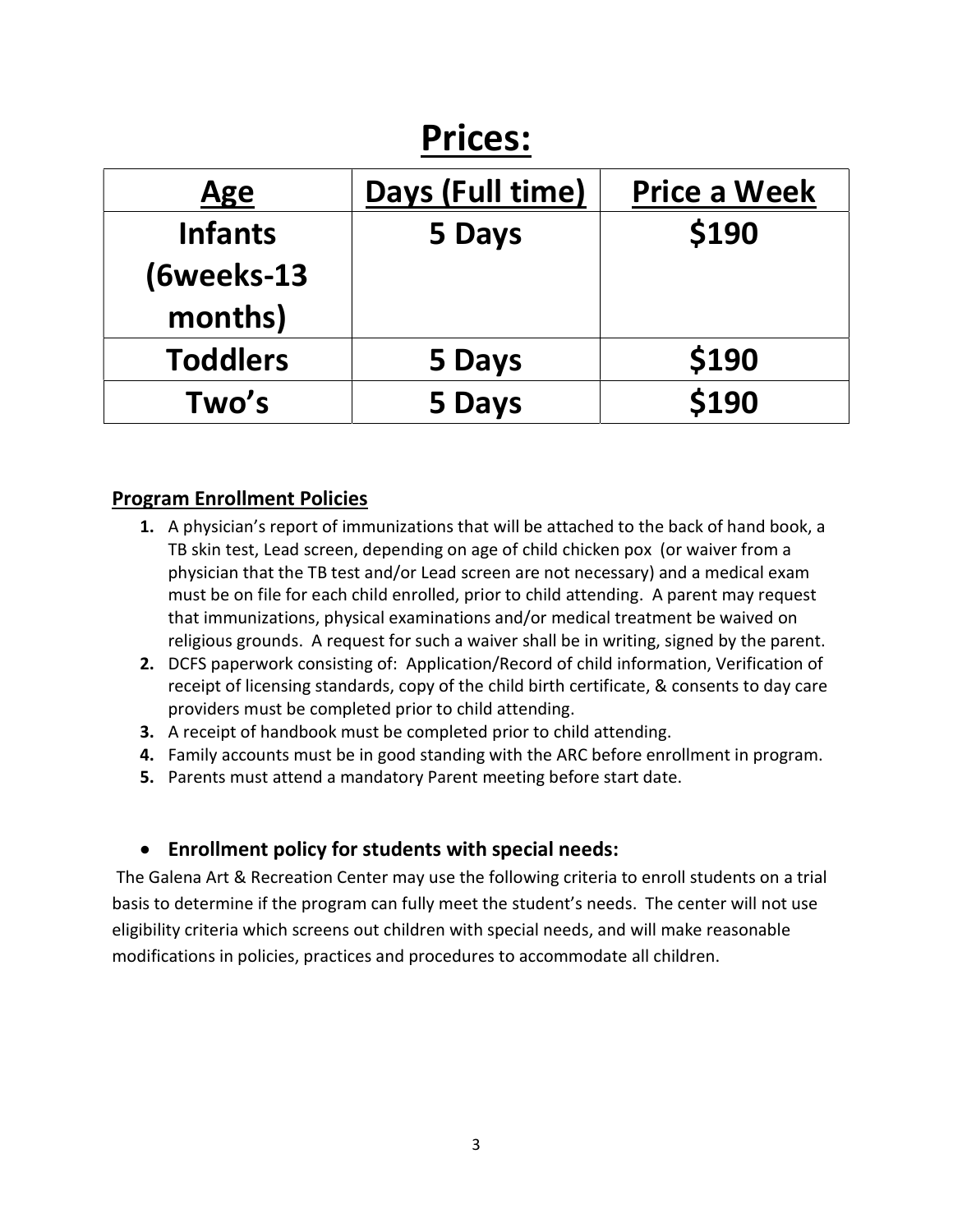# Discipline and Guidance

- The ARC provides an environment where discipline occurs naturally through support and encouragement.
- The following are a list of methods to encourage positive behavior at the center. Staff will redirect the child's attention to another activity. Depending on the age we will have them take time away from the activity and then explain the negative behavior and help the child find a solution. Staff will always talk to the child at child level when being spoken to for behaviors.
- No child will be subjected, UNDER ANY CIRCUMSTANCE, to any punishment, verbal abuse, deprive of regularly scheduled meals, snacks or punished for toilet accidents.
- If behavior problems become chronic, the teacher will consult the Director and may ask for a Parent/Teacher Conference to better inform the parents on their child's behavior.

# Pick-up:

Children will be released only to the parent or person authorized in writing by the parent to pick up the child. Be sure to include on the authorization form any relatives, siblings, or friends that may possibly be picking up your child. Please be aware that any person listed on the pickup form may be asked to provide identification to the staff. Please be patient with staff who may not recognize everyone, this is done for your child's protection.

If a child has not been picked up by scheduled time, we will begin calling all names listed on his/her emergency card twice. If, after a half hour, parents and/or other authorized emergency persons have not been contacted and the child has not been picked up we will contact the authorities.

# Inclement Weather:

Please check for a text message, our website and or phone message to make sure the ARC is open for Childcare. If the Jo Daviess County Sheriff depart advises no travel the Arc will remain closed. Tuition reimbursements are not given for snow days.

# Car Seats

Parents you are welcome to leave the car seats outside the Toddler/Infant rooms lined up against the walls. Please label the car seat with a piece of tape on it with the child's name.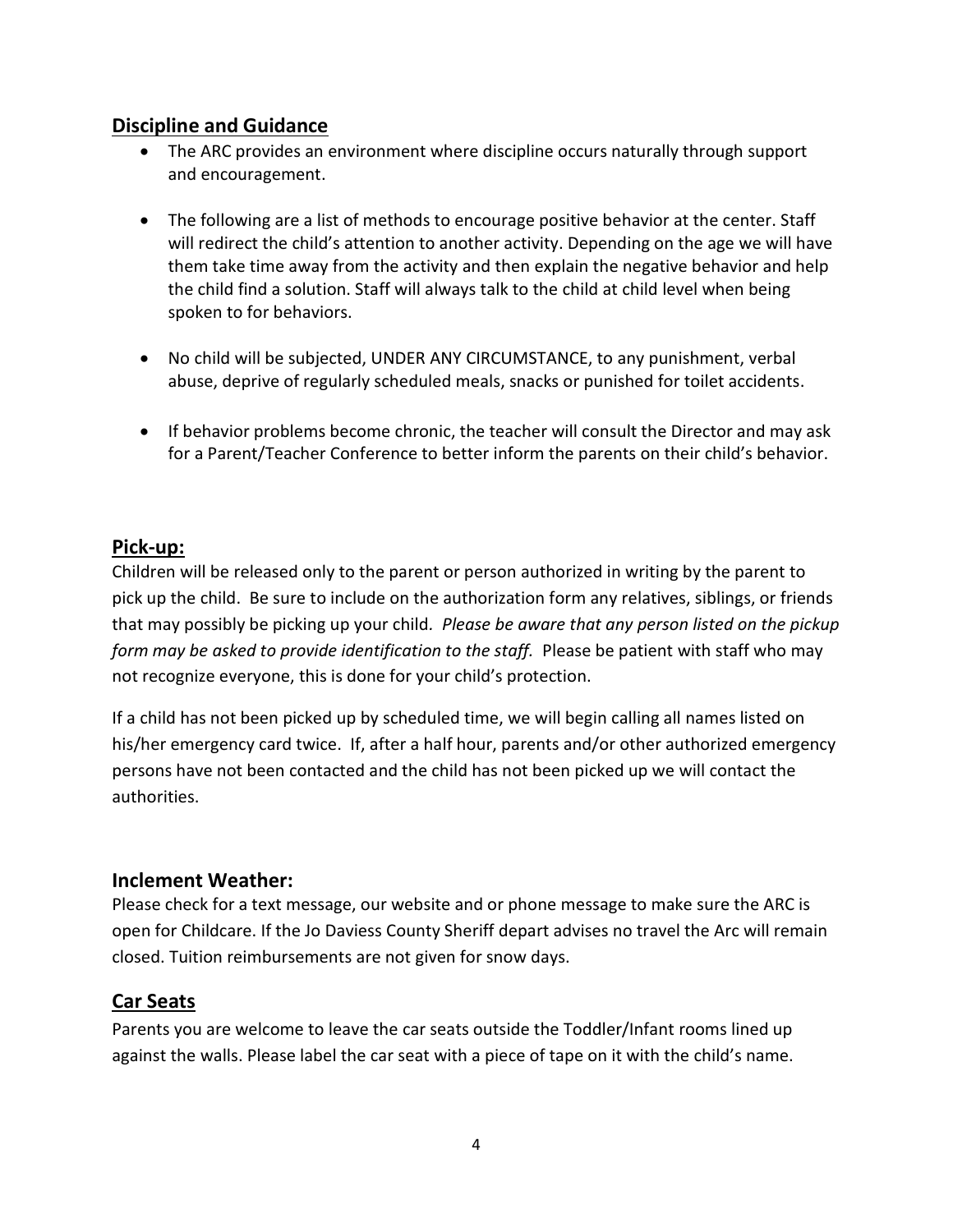# Infant Supply Check list:

Please bring the following to keep in the room.

- Diapers
- Wipes
- $\Box$  Diaper Cream (if needed)
- $\Box$  Jars of baby food\*
- $\Box$  Formula or Breast milk\*
- $\Box$  Changes of clothes (Appropriate for the season)
- $\Box$  2 bottles and 1 sippy cup
- □ Pacifier (if needed)
- $\Box$  Any other things your baby may want or need to be comfortable.
- □ Family Photo
- $\Box$  Child information sheet

\*When your child is developmentally ready we will provide school lunch, and whole milk is provided after they are 1 year old

# Toddler Supply Check List:

#### Please bring the following to keep in the room.

- $\Box$  Diapers
- Wipes
- $\Box$  Diaper Cream (if needed)
- $\Box$  Changes of clothes (Appropriate for the season)
- □ Pacifier<sup>\*</sup> (if needed)
- Blanket
- □ Family Photo
- $\Box$  Child information Sheet

\*When your child is ready to be taken of the Pacifier please communicate with the staff or lead teacher in the classroom so they can help make it a smooth transition for you and the child. Same goes with Potty training communicate with staff when you would like to start potty training.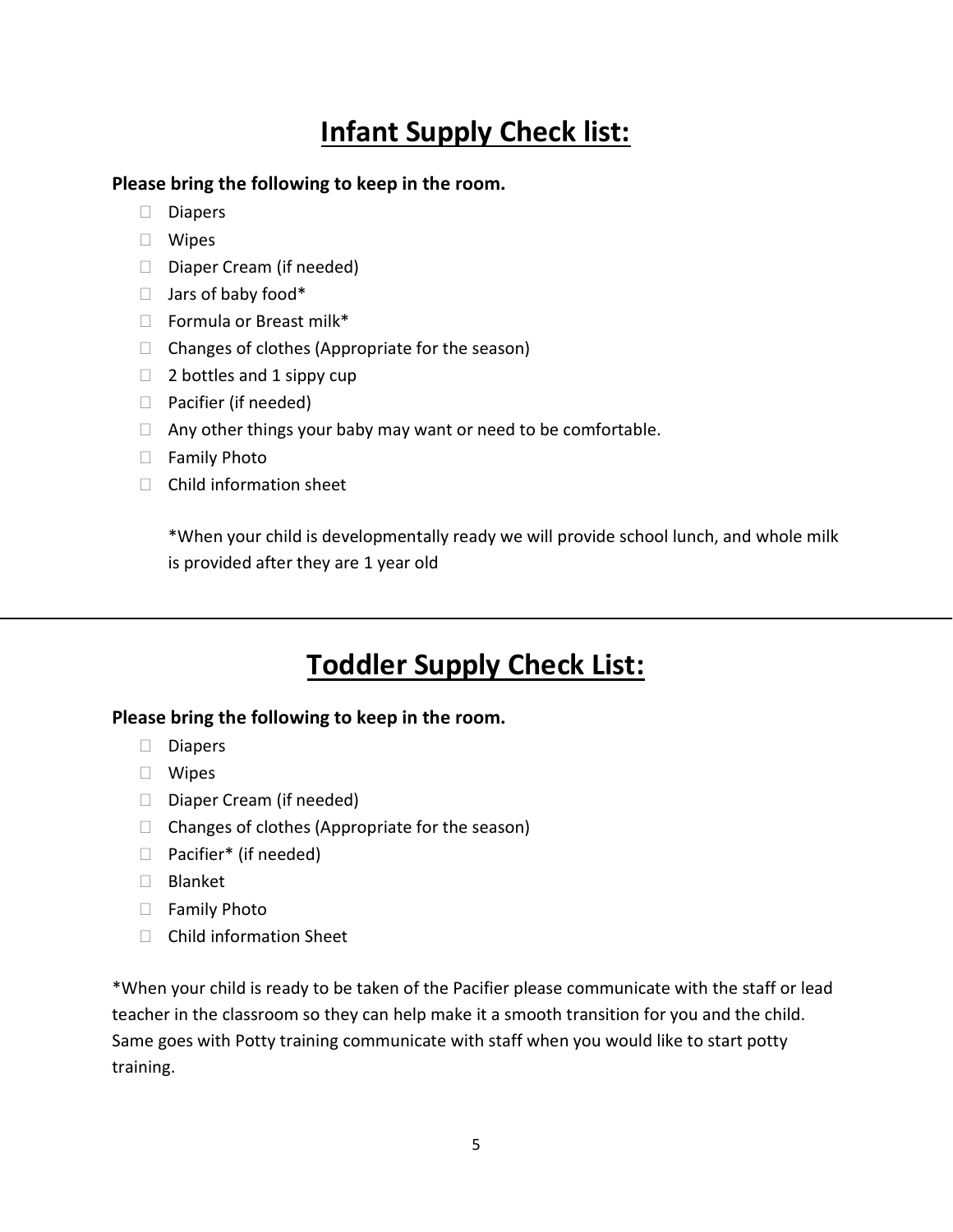# Two's Supply Check List

#### Please bring the following to keep in the room.

- $\Box$  Extra clothes (appropriate for the season)
- Blanket
- $\Box$  Pillow (no bigger than travel size)
- □ Family Photo
- □ Child Information Sheet
- $\square$  Diapers/ Pull ups\*
- Wipes

\*In the two's room one of our main focuses is potty training. We will sit the children who are willing to sit on the potty to sit and try to use the toilet at every diaper/ bathroom break. Never will the staff force a child to sit on the toilet. We want to make this the most comfortable and successful transition for the child as we can.

#### Food (AM Snack, Lunch, PM snack)

Infants: Parents will be responsible to bring in formula and baby food and snacks (puffs,yogurt) they want given to the child for meal time. When you think your child is ready to transition to ARC Food please communicate with the teachers. Infants feeding schedule will go based off of morning routine/last bottle feed. And parents scheduled feeding times.

Toddlers and Two's: ARC will provide Meals and snacks for the children this price is included in with your weekly payment. Meals will be provided at 9 AM for morning snack, Lunch at 11:30, Pm Snack at 2:30 pm.

#### Breast Feeding

Here at the ARC we have a open door policy. If you would like to come in and feed your child you are more then welcome to. Parents can feed right in the room or we can find you a quite comfortable place.

#### Breast Milk

For the limited amount of freezer space, we will have you will be able to bring in gallon size zip lock bag to have for supply at a time. When that supply is getting low the staff will communicate with you to bring some more in. In the morning the staff will take out the amount needed for the day. And put in the fridge to defrost for feeding times. Also LABEL each Breast milk name with Name of child and date!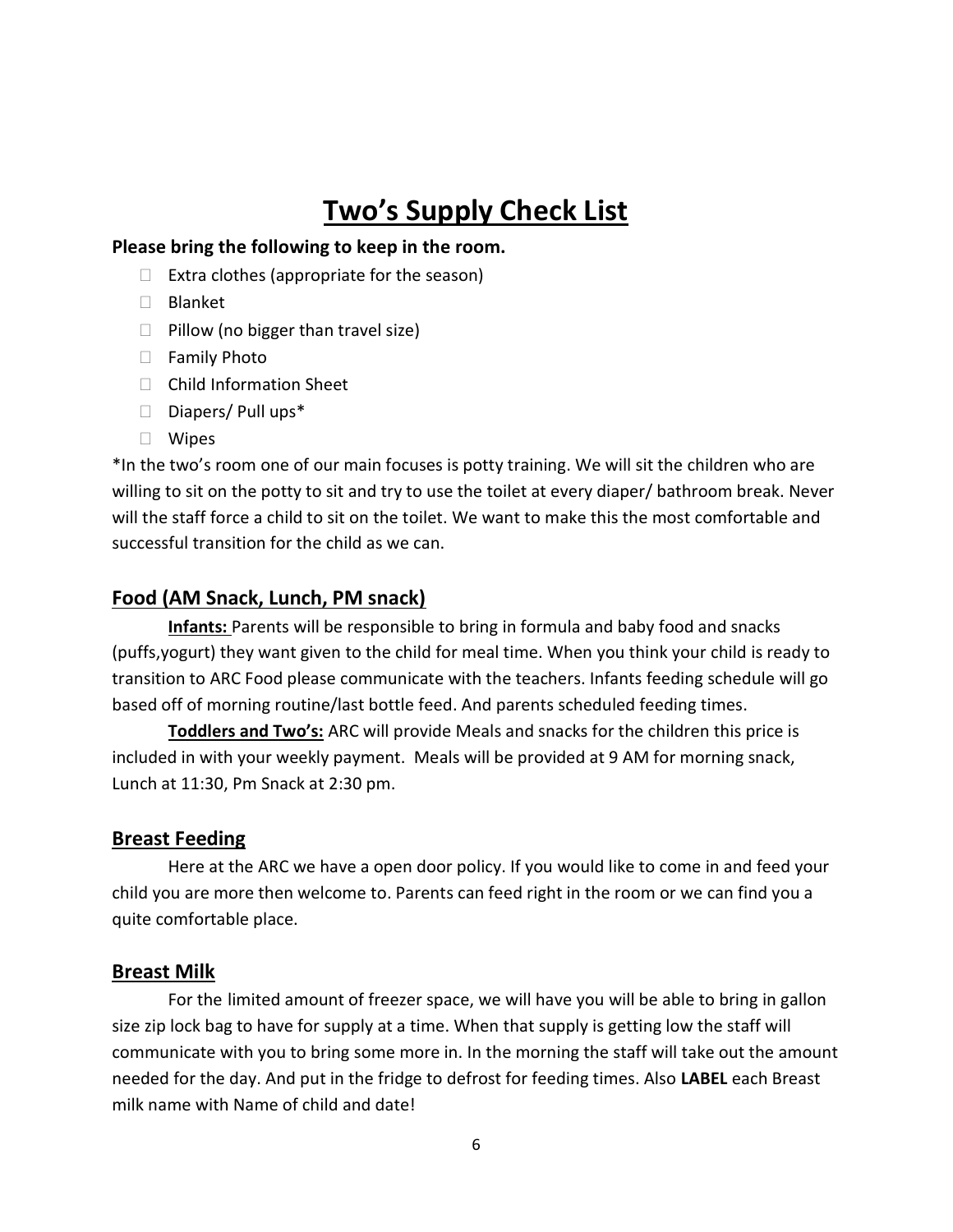# Diaper Changing for Infant/Toddler

Once the child has been dropped off in our care your child's will have their first diaper check. After the first diaper check we will go to 2 hour diaper checks for the rest of the day. If a child has a bowl movement in between the 2 hour marks the child will be changed right when that soiled diaper is found.

In the toddler room when you are ready to try potty training with your child please communicate with the staff or lead teacher when you would like to start or if you think your child is ready. We want to support you with this transaction and help as much as we can.

# Diapers & Wipes

Infant, Toddler and the two's staff will label the child's diapers and wipes with a permanent marker with their initials. This way we are making sure that the right child is using their own supply that has been brought in. When the child is getting low on supply the staff in the room will communicate with you when to bring in more!

# If we have to use ARC extras!

If we have to use ARC Extra diapers or wipes they will be replaced. When we say replaced that means if your child has to use extra diapers for a day we will replace the amount we had to use when you bring in your child's diapers or wipes.

# Diaper Bags

We prefer not to keep diaper bags here at the center we should have everything we need here at the center to provide the proper care for your child. This way we don't have to worry about the other children getting into them.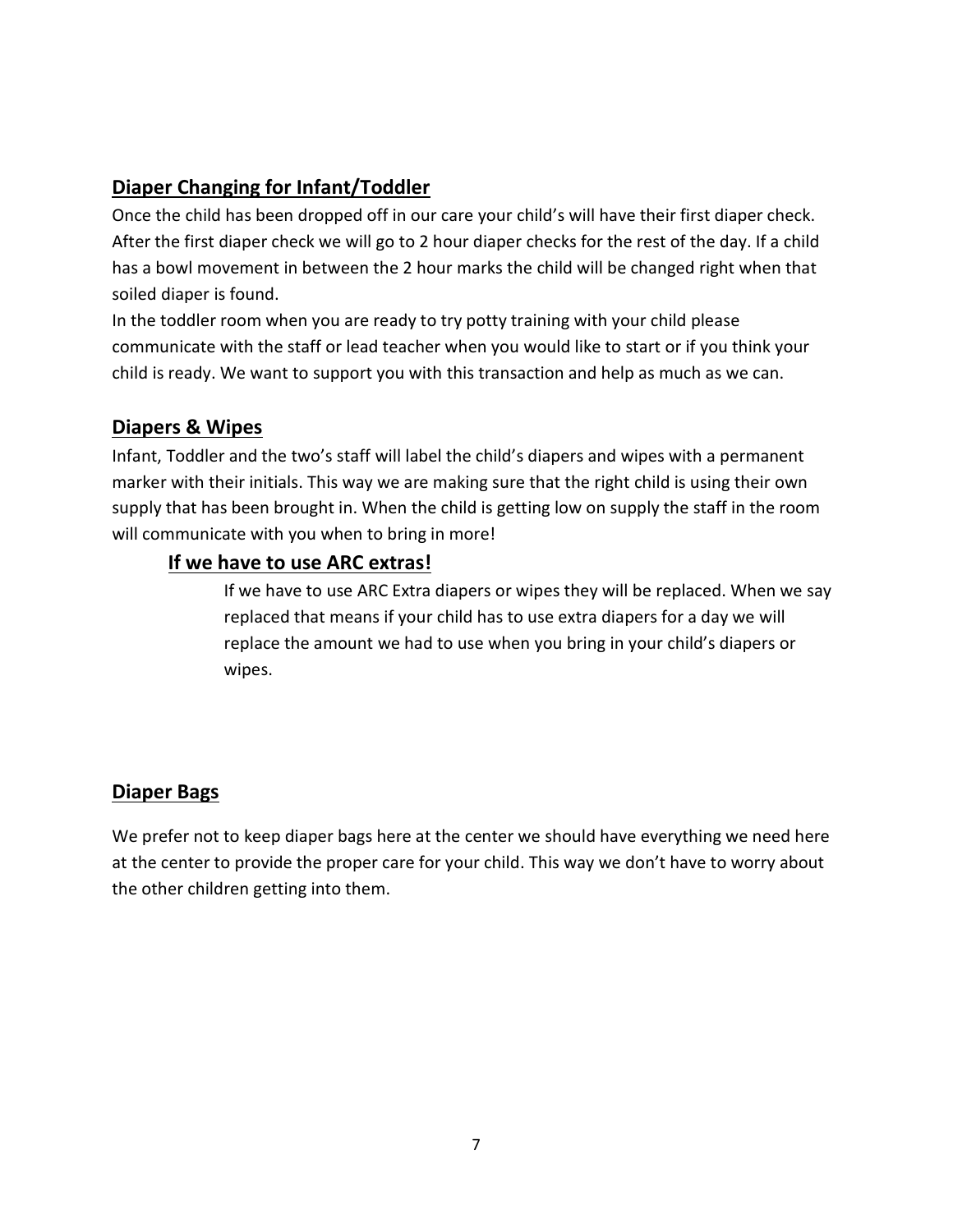# Let's Talk about Clothes!

#### Please take this into consideration!

- 1. Please make sure to provide us with 2-3 extra outfits incase of accidents.
- 2. We do use paint, chalk, and other messy materials for art projects and sensory activities.
- 3. We will also be playing outside and with some of the children not walking there will be a chance of dirty clothes.
- 4. Toddlers WILL need shoes for the toddler room!
- 5. We will be playing outside so if it's a little chilly please provide a jacket for your child to wear.

#### Birthdays:

Birthdays can be celebrated in two ways: 1) Families may choose to bring a treat for the entire class. If this is what you choose, please inform the teacher so that it can be planned. 2) Families may choose to give a birthday present to the class. Please feel free to ask the teacher for suggestions if you are unsure of what the class needs. Birthday invitations Policy: Parents may have the staff put Birthday invitations in the student's folder. Children are not allowed to hand out in classroom. Birthday treats must be a prepackaged food from the store, not a homemade product.

#### Toys & Personal Belongings:

Toys should not be brought to the ARC. We have found it causes problems with sharing and other issues if the toy were to become broken or lost.

#### Photography:

Photos and videos are periodically taken of participants during programs at special events, trips or at the ARC. These photos/videos may be used for ARC publications, website, facebook and/or local newspapers. If, for any reason, you do not want your child's picture used please contact the Childcare director.

#### Illness:

Children will be screened upon arrival for signs of illness. Children with diarrhea and/or vomiting and/or rash and/or fever (oral temperature of 100 F or higher) shall not be allowed to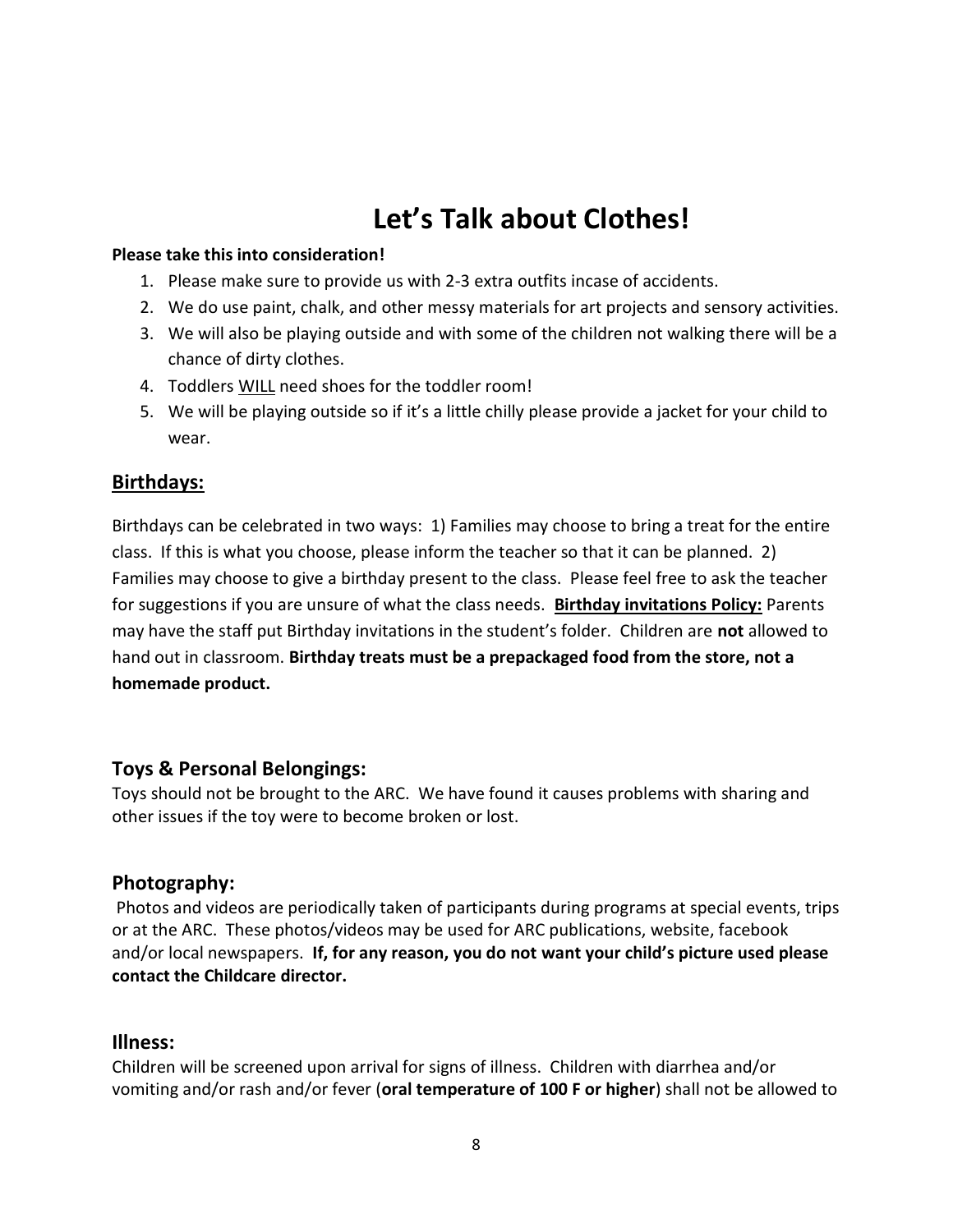stay at the ARC while those symptoms persist. Children are able to return to the ARC when they have been symptom free for 24 hours.

### Emergency Procedures:

The ARC will conduct drills for possible emergency situations. Drills will be conducted once a month for fire and twice a year for tornado. We will maintain records of the dates and times drills were conducted. A floor plan is posted in our classrooms indicating primary and secondary exit routes.

# Emergency Medical Care:

In the event that your child may need emergency medical care our staff will obtain prompt medical services first and then notify parents.

# Pest Management:

 Chemicals for insect and rodent control will be applied in minimum amounts and will not be used when children are present in the facility. Over the counter products will be used only according to the package instructions. Commercial chemicals, if used, will be applied by a licensed pest control operator and will meet all standards of the Department of Public Health (Structural Pest Control Code, 77 III. Adm. Code 830). A record of any pesticides used will be maintained at the facility.

Any extensive extermination of pests or rodents will be conducted by a licensed pest control operator under the direct observation of a staff member to ensure that residue is not left in areas accessible to children.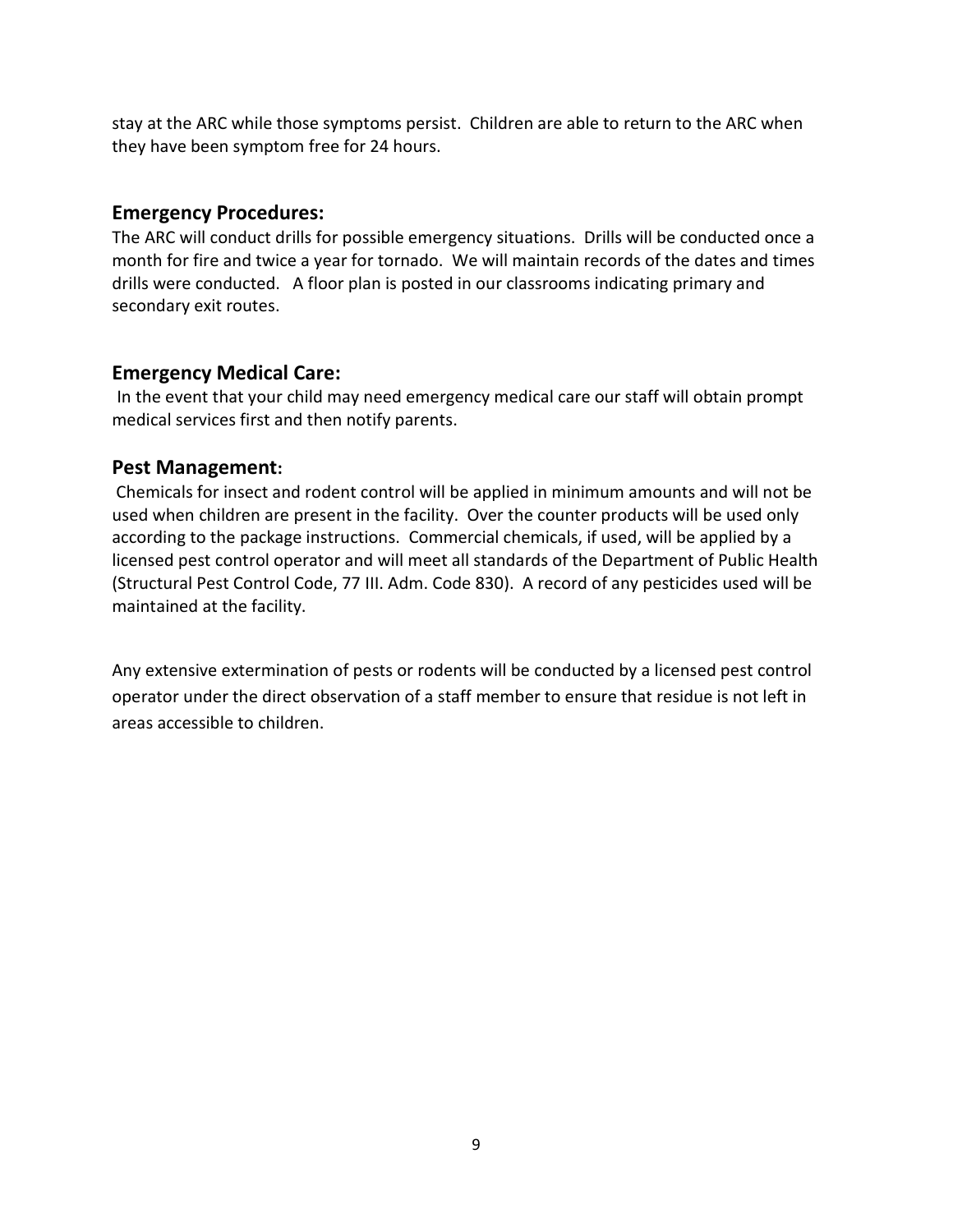# Parent Responsibilities:

# Participation:

Parental support and participation are the keys to a successful preschool program. We welcome and encourage communication between parents and teachers. Please feel free to talk to our teachers/administration about any concerns you may have about your child(ren) and/or the program. We will work with you to find a solution. In return we expect parents to conduct themselves in a professional manner when dealing with staff and administration. The ARC will not tolerate bad language, disrespect of staff/administration & lack of parental involvement. The ARC reserves the right to terminate services due to improper parental behavior.

# Open Door/View Room:

The ARC has an open door policy for all its programs and activities. Parents/guardians are welcome to drop in to see their children or phone them at any time. If parents want to observe their child for any reason (even if you're just curious) please feel free to ask the ARC Director to escort you. We also have a full building security system with cameras in every classroom and buzz entrances on all doors.

# Key Cards/Buzz Entrance:

All families will be given 1(one) key swipe card to allow them access to the building. A \$25.00 replacement fee will be charged.

# Child's Folder:

Please check your child's folder on a daily basis. All parent communications will be put in your child's folder and posted on the parent bulletin board.

# Supplies:

There will be a onetime fee of \$25.00 for supplies for the classroom.

# Holiday parties:

With each major holiday the children will be having themed parties. For each party, parents may be asked to provide supplies or be asked to help out when needed to make the party a success.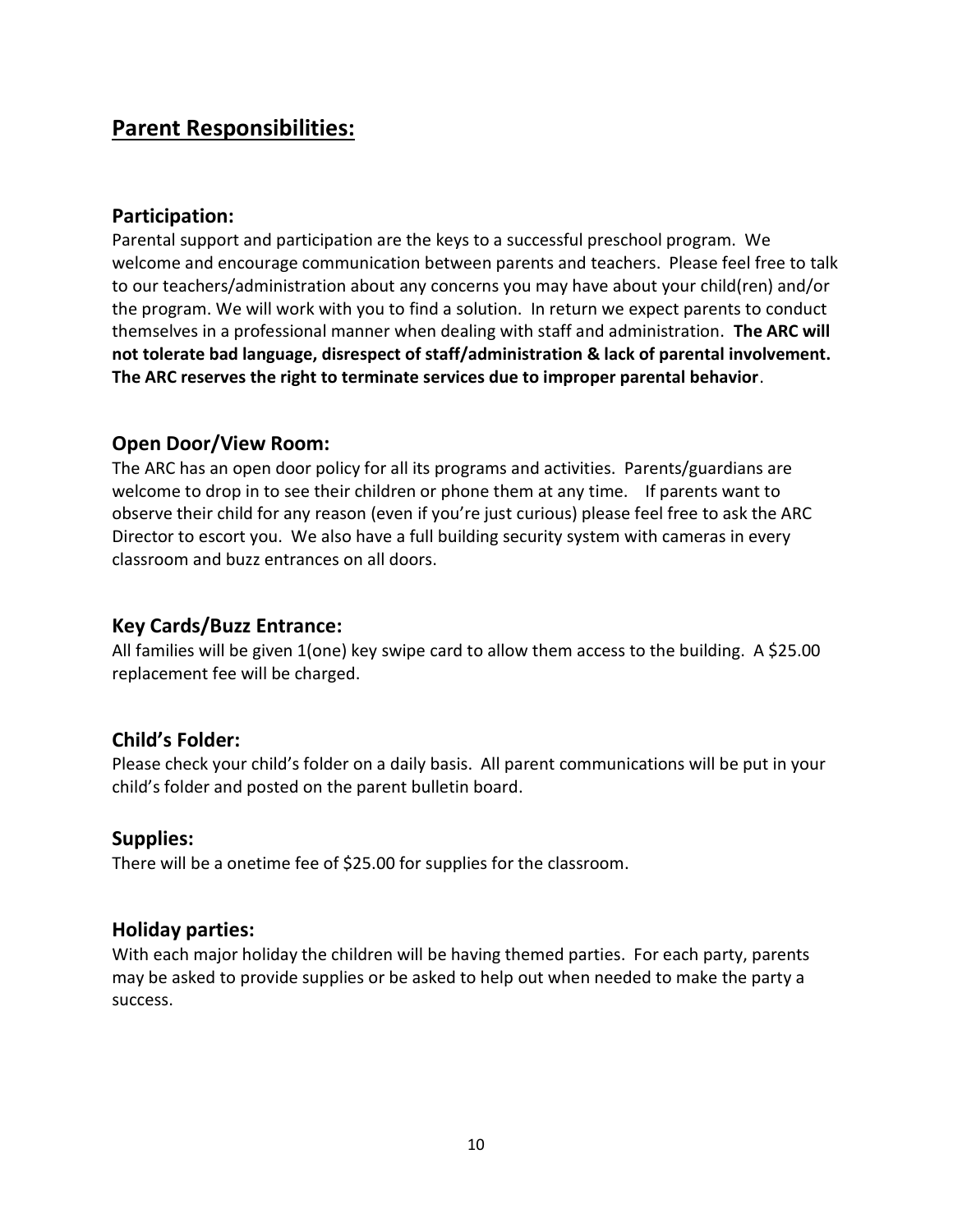### Medications:

ARC staff does not administer medication of any kind, for any reason; without a medication authorization form. This form must be filled out prior to any medication given to your child. The medication must be in its original container, with your child's name on it.

The ARC staff does not administer injections to any child enrolled in our programs (except epipen). If injected medication is required during ARC programs, a parent may: 1) bring the injection in the original container with the child's name on it for the child to administer to him/herself, or 2) join the child at the program in order to administer the medication. Please see attached permission form.

### Allergies:

Please make us aware of any allergies your child(ren) may have. We will store any medication at the ARC that your child may need in case of an allergic reaction. A medication authorization form will need to be filled out prior to starting the program.

# Phone numbers/Emergency contacts:

Please keep us up to date on any changes in phone numbers, either of the parents or other emergency contact people.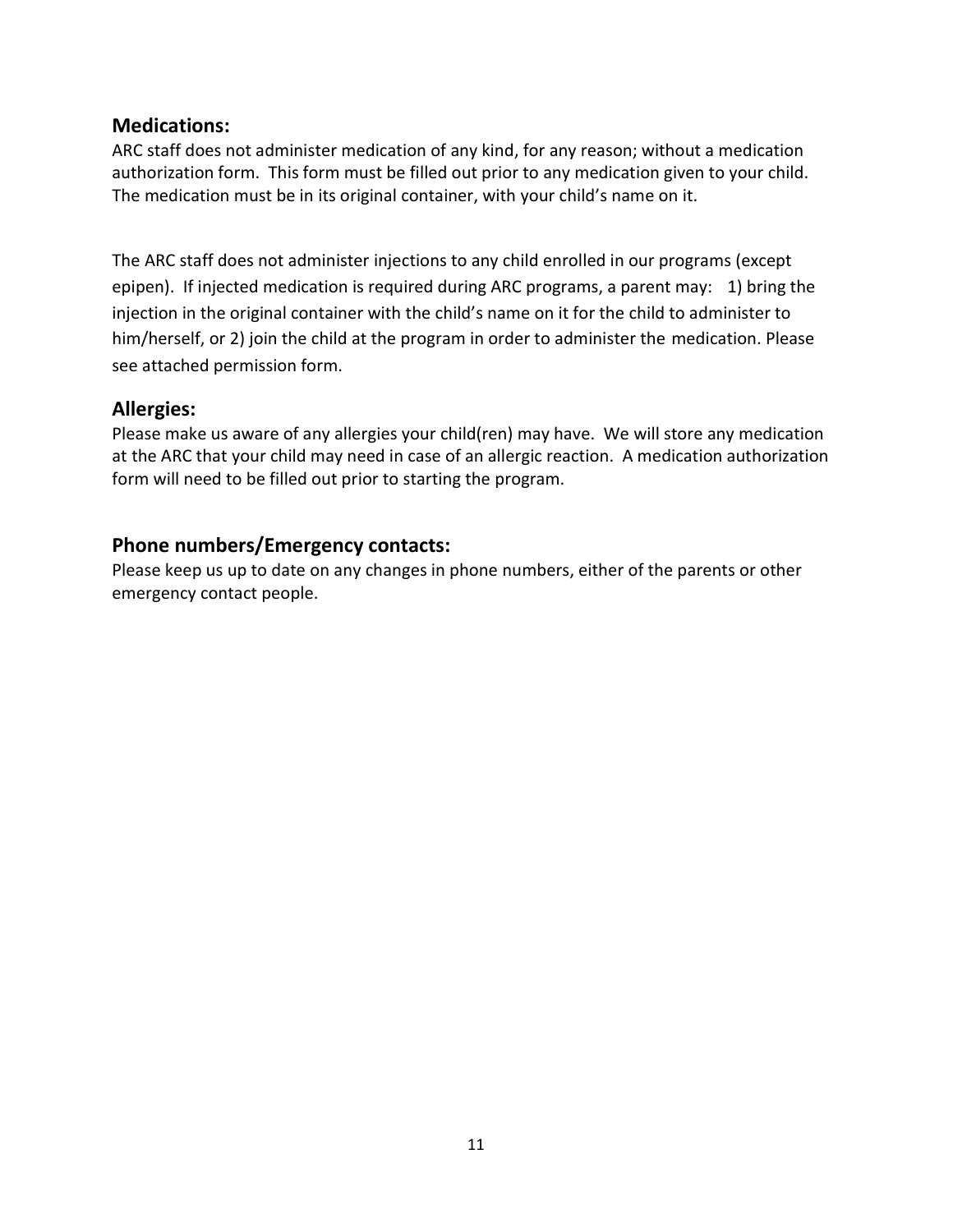# Program Fees

### Registration:

A once a year, non-refundable registration fee of \$25.00 will be collected to hold your child's spot in the Infant, toddler and Two's programs.

# Tuition:

Monthly tuition fees are due by the first of the month. All tuition payments must be placed in the payment lock box in the hall or in the after hours lock box located outside, at the bottom of the stairs. Teachers may collect payments but are not able to answer questions about payments.

Please see the ARC Childcare Director with any payment questions.

# Replacement Key card:

\$25.00 fee

### Late payment:

If payments are two weeks outstanding, the ARC reserves the right to ask for pre-payment of services or terminate services.

# Late pick up/Early drop off:

If your child is routinely picked up late or dropped off early additional fees may be charged. A late fee/early fee of \$1.00 per minute may be charged.

#### Return check:

There will be a \$30.00 fee for any returned check. After one returned check the ARC reserves the right to require cash payment and/or pre payments only.

# Holidays:

The ARC observes the following holidays and will be closed: Labor Day, Thanksgiving Day, the day after Thanksgiving Day, Christmas Eve Day, Christmas Day, New Years Day, Memorial Day & Independence Day. There will be no charge for these holidays. Good Friday only Open till 1pm.

# Withdrawal from the program: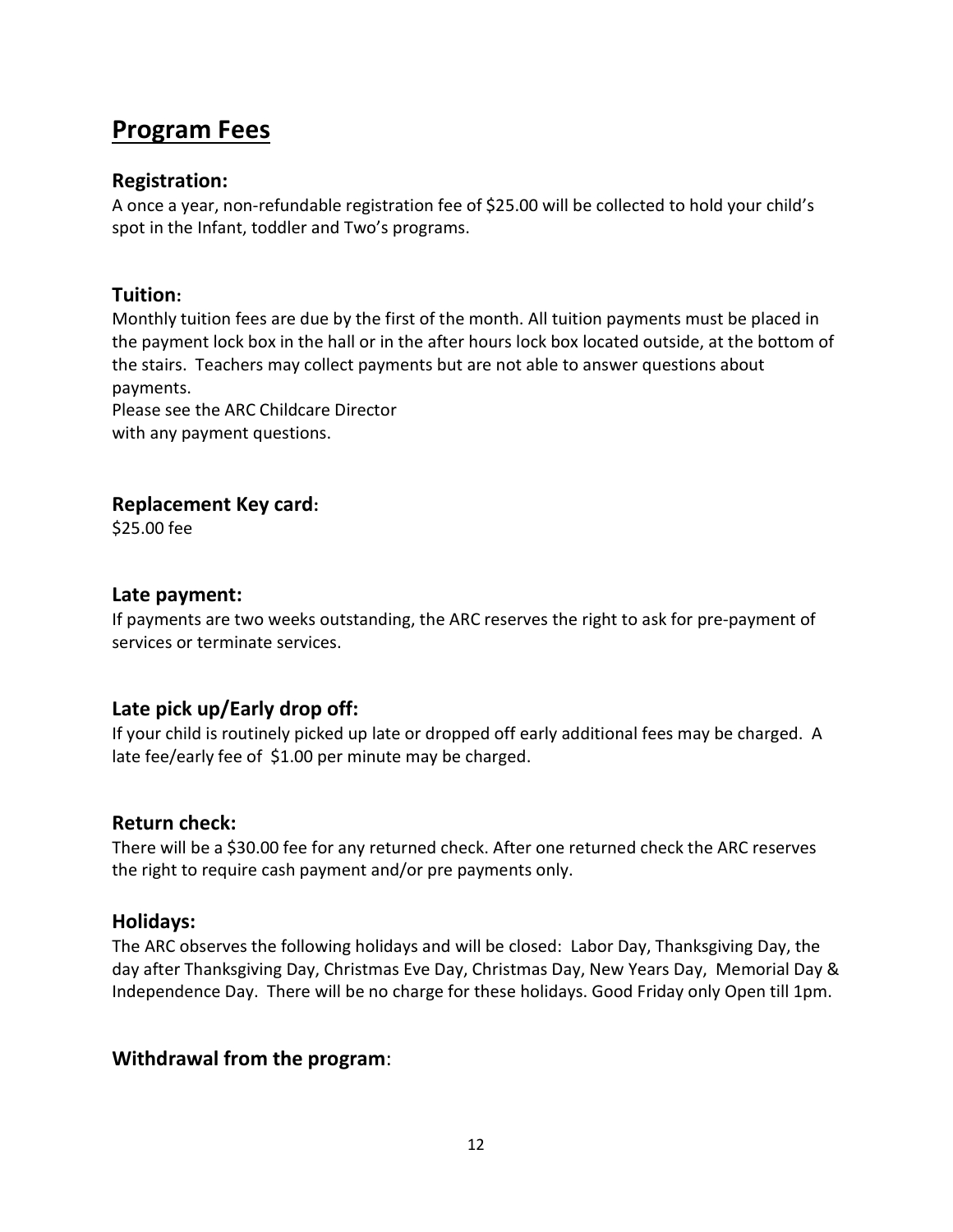If it becomes necessary to withdraw your child, a two week written notice is required. If a written withdrawal is received with less than a two week notice parents will remain responsible for two weeks payment. In order to re-enter the program the family account must be in good standing with the ARC. This includes fees for all ARC activities, sports & session classes. Parents may be required to pre pay for services.

# Biting at these ages!

Please remember this behavior is very common among children birth to 3 year. Its important to think positively of children who bite. Biting can be a form of communication, a response to the child's needs or coping with stress. When the child is teething please let the staff know because that can be a higher chance of seeing that child bite. ARC staff try our best to keep all the children safe from biting we may not be able to catch them all!

Incident reports will be written out for the biter and the victim of the bite. First aide will be administrated as followed, bitter will get their mouth rinsed out with water and offered a teething ring. For the child that has been bitten we will wash the area where the bite happened with soap and water and apply ice to take away swelling. Bruises will appear with the bites most of the time.

When the incident happens, the child who was bitten will be immediately care for and comforted. For the child who bit another teacher will direct them to another area and remind that child that biting is not okay! (teeth are for eating, not for biting and that biting hurts!)

We will provide incident reports for both children involved. Incident reports then will be files in their files and kept confidential.

There is a attached article on biting at this age attached at the end of this handbook that will provide more information!